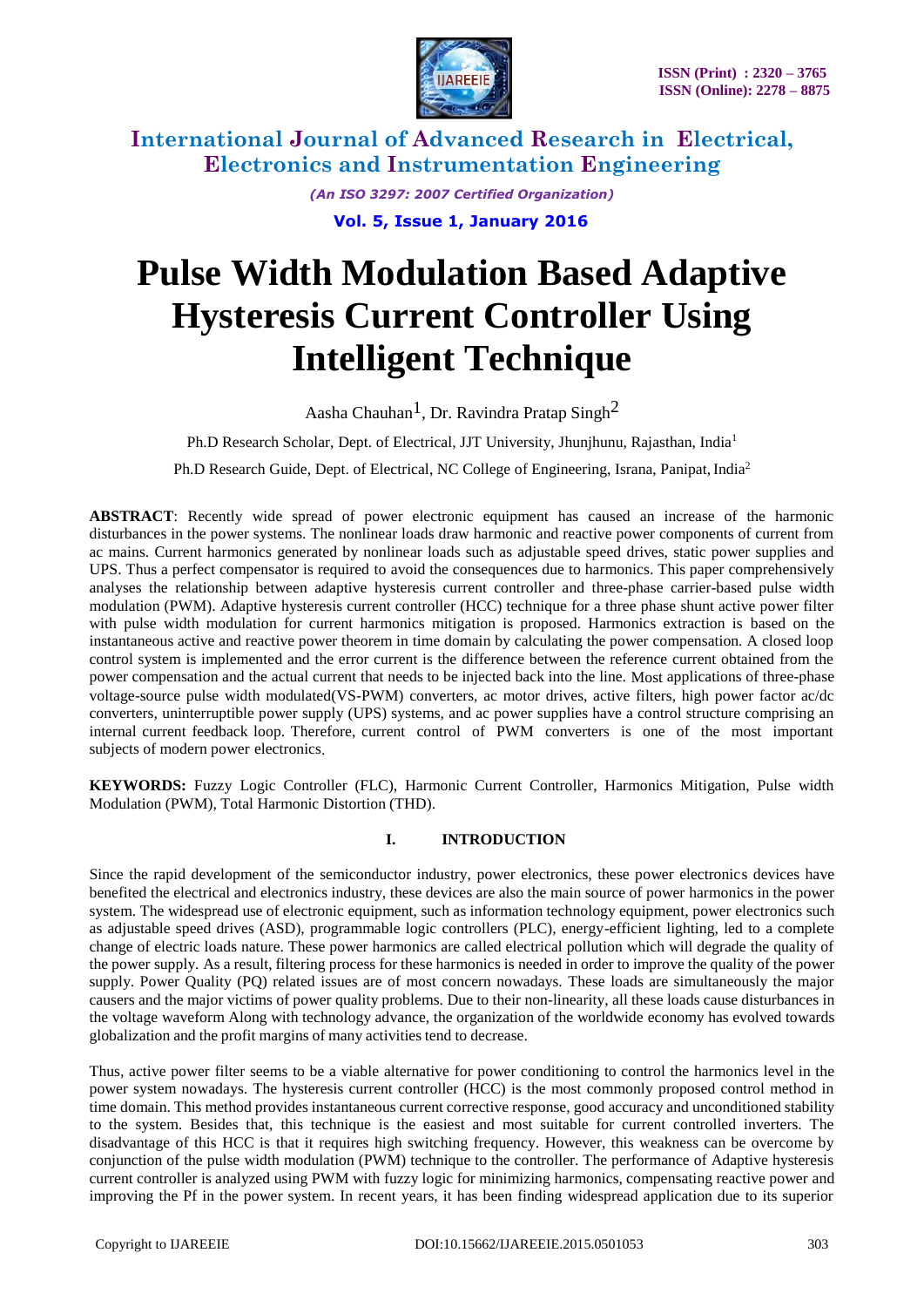

*(An ISO 3297: 2007 Certified Organization)*

#### **Vol. 5, Issue 1, January 2016**

performance characteristics. As for the power electronic devices, these loads control the flow of power by supplying the voltages and currents in certain intervals of the fundamental period. Thus, the current drawn by the load is no longer sinusoidal but appears chopped or flattened.

#### II. **PULSE WIDTH MODULATION**

A carrier-based PWM modulator is comprised of modulation signals and carrier signal. The operation of PWM can be divided into two modes

*A.* Linear Mode-In the linear mode, the peak of a modulation signal is less than or equal to the peak of the carrier signal. When the carrier frequency is greater than 20 modulation signal frequency, the gain of PWM

*B.* Nonlinear Mode-When the peak of a modulation signal is greater than the peak of the carrier signal, overmodulation occurs with. The six-step mode marks the end of the nonlinear mode. The THD of output switched waveformsincreases.

A variety of approaches, such as hysteresis-based current control, PWM current or voltage control, deadbeat control, sliding mode of current control, fuzzy-based current control, etc., are implemented, to obtain the control signals for the switching devices of the APF's.

In the basic sinusoidal PWM method the reference signals of all phases are sinusoidal. However in other PWM methods the reference signal of each phase is shifted with an offset signal which is the same for all phases [5]. For these PWM methods, the average value of the output phase voltage pulses over a T<sub>S</sub> switching period forms a waveform not equal to a pure sinusoidal signal (unless the offset signal is zero). However the average value of the lineto-line voltage pulses is sinusoidal since all phase signals are shifted (up or down) equally.



Figure- 1 Generation method of the PWM signals and the corresponding phase voltage waveform for phase "a"

#### III. **ADAPTIVE HYSTERESIS CURRENT CONTROLLER**

An adaptive hysteresis-band current control PWM technique can be programmed as a function of the active filter and supply parameters to minimize the influence ofcurrent distortions on a modulated waveform.

Hysteresis-band PWM is basically an instantaneous feedback current control method of PWM where the actual current continually tracks the command current within a hysteresis band. Hysteresis control schemes are based on a nonlinear feedback loop with two level hysteresis comparators. The switching signals are produced directly when the error exceeds an assigned tolerance band as shown in figure 2.



Figure- 2 Simplified model of Adaptive Hysteresis Band Current Controller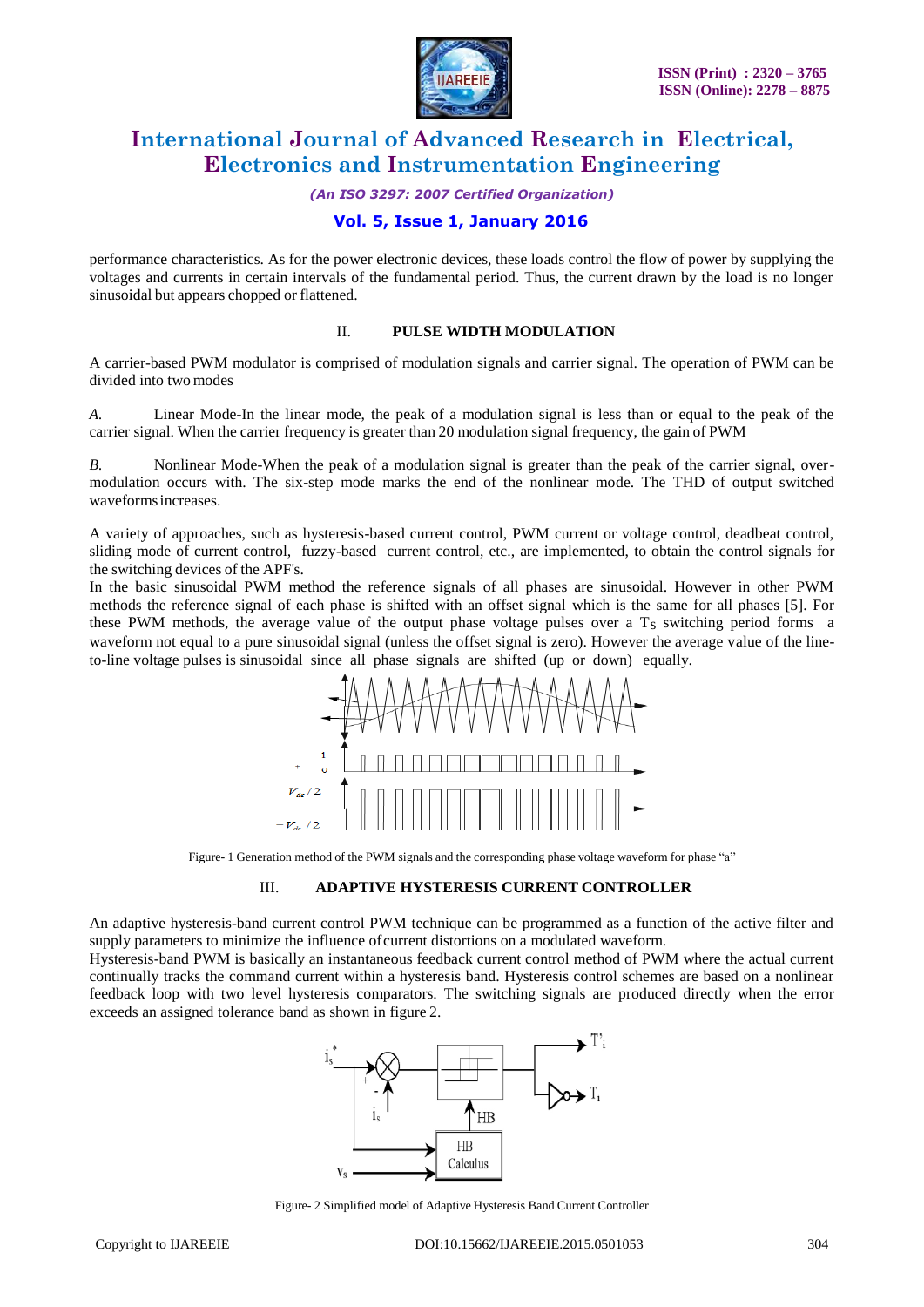

*(An ISO 3297: 2007 Certified Organization)*

#### **Vol. 5, Issue 1, January 2016**

Figure 3 shows the operation principle of the hysteresis modulation/control scheme. The controller generates the sinusoidal reference current of desired magnitude and frequency that is compared with the actual line current. If the current exceeds the upper limit of the hysteresis band, the upper switch of the inverter arm is turned off and the lower switch is turned on. As a result, the current starts to decay. If the current crosses the lower limit of the hysteresis band, the lower switch of the inverter arm is turned off and the upper switch is turned on. As a result, the current gets back into the hysteresis band [11]. Hence, the actual current is forced to track the reference current within the hysteresis band.



Figure-3 Principles of HysteresisController

Figure 4 shows the hysteresis current controller operation where the current references has been compared with the input supply current and the error signal is generated which is fed in the inverter drive circuits respectively.



Figure-4 Typically Hysteresis Current ControllerOperation

#### **IV. FUZZY LOGIC CONTROLLER (FLC)**

Fuzzy logic unlike Boolean or crisp logic, deal with problems that have vagueness, uncertainty or imprecision and uses membership functions with values varying between 0 and 1. Fuzzy logic uses fuzzy set theory, in which a variable is a member of one or more sets, with a specified degree of membership. Fuzzy logic allow us to emulate the human reasoning process in computers, quantify imprecise information, make decision based on vague and in complete date, yet by applying a "defuzziciation" process, arrive at definite conclusions.

The block diagram representation of a fuzzy logic controller (FLC) is shown in figure 5. The actual capacitor voltage is compared with a set reference value. The error signal is then processed through a Fuzzy controller, which provides zero steady error in tracking the reference current signal.



Figure- 5 Basic Block Diagram Of Fuzzy Logic Controller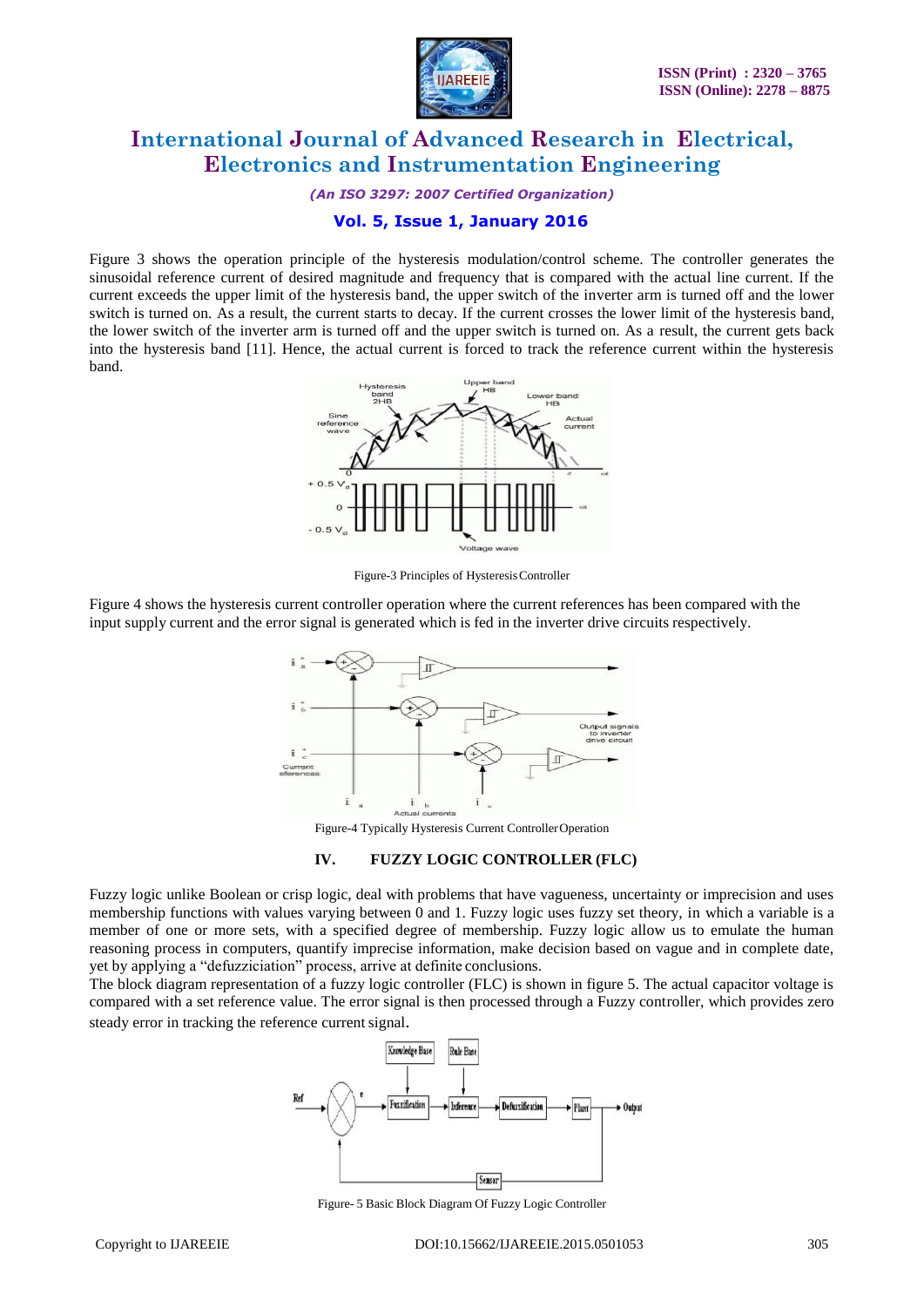

*(An ISO 3297: 2007 Certified Organization)*

#### **Vol. 5, Issue 1, January 2016**

In fuzzy logic controller a linguistic control strategy has been converted into an automatic control strategy with the use of different fuzzy rules. These fuzzy rules are constructed by expert experience or knowledge data-base available with the system. So the first step of working of fuzzy controller will be comparison of input voltage Vdc and the input reference voltage Vdc-ref.

Figure 6 shows the fuzzy editor tool where input variable is compared with the output variable.





The input variable has been selected and the membership function of input variable is entered with all the fuzzy rules as shown in figure 7 below.



Figure- 7 Membership Function of Input Variable

Similarly, the output variable has been selected and the membership function of output variable is entered with all the fuzzy rules as shown in figure 8 below. Then the output variable of the fuzzy logic controller is followed by the limiter which generates control current Imax.



Figure- 8 Membership Function of Output Variable

The proposed scheme of Pulse Width Modulation based on Adaptive Hysteresis Current Controller with fuzzy logic controller has been achieved by reducing the harmonic components that exist in a power system.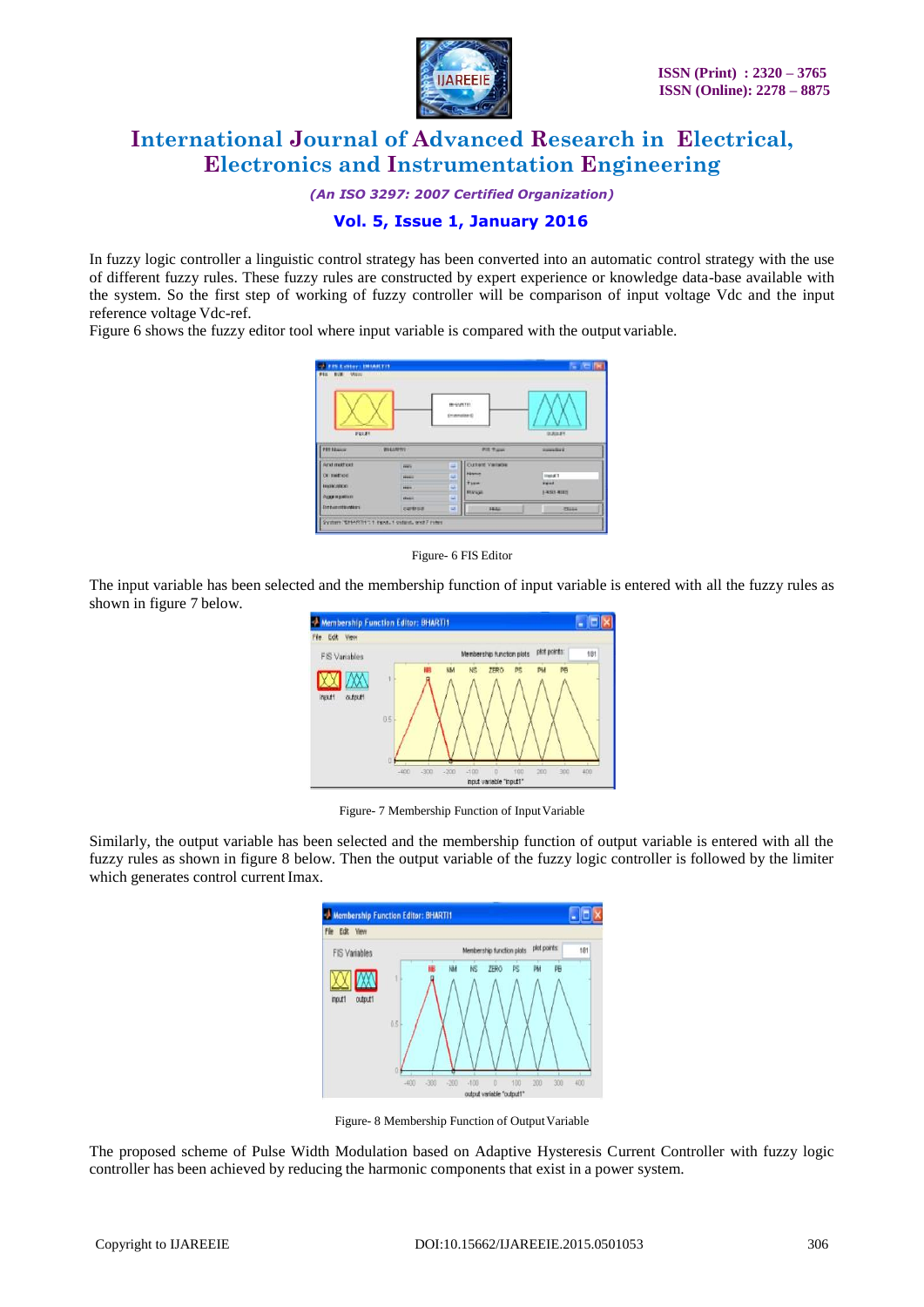

*(An ISO 3297: 2007 Certified Organization)*

### **Vol. 5, Issue 1, January 2016**

#### V. **RESULT AND DISCUSSION**

The simulation results are analysed and the model is built by using the Simulation toolbox and is simulated and for each stage of the design block.

Figure 10 shows the Adaptive Hysteresis Current Controller Block with PWM in which harmonic compensation block is present where the current harmonics can be reduced by subtracting the load current by compensated current and then it can be applied to harmonic limiter block where it can be converted into Boolean formin order to get the pulses which can be fed to gate pulses of the universal bridge.



Figure- 10 Adaptive Hysteresis Current Controller implemented with Pulse Width Modulation VSI configuration

Figure 11 shows the simulation block of the proposed scheme where adaptive hysteresis current controller generates the signal which is given to the gating signal.



Figure- 11 Simulation Block Diagram of proposedscheme

Figure 12 shows the DC bus capacitor voltage which delivers the reactive power demanded by the proposed scheme. As the reactive power comes from the DC-bus capacitor and this reactive energy transfers between the load and the DC-bus capacitor (charging and discharging of the DC-bus capacitor), the average DC-bus voltage can be maintained at a prescribed value. Here, DC bus voltage has been maintained at 0.2sec. If  $K_P$  and  $K_I$  are large, the DC-bus voltage regulation is dominant, and the steady-state DC-bus voltage error is low. On the hand, if  $K_P$  and  $K_I$  are small, the real power unbalanced gives little effect to the transient performance. Therefore, the proper selection of  $K_P$  and  $K_I$  is essentially important to satisfy above mentioned two control performances. Here the D.C Capacitor voltage is charged at 400V respectively as shown below: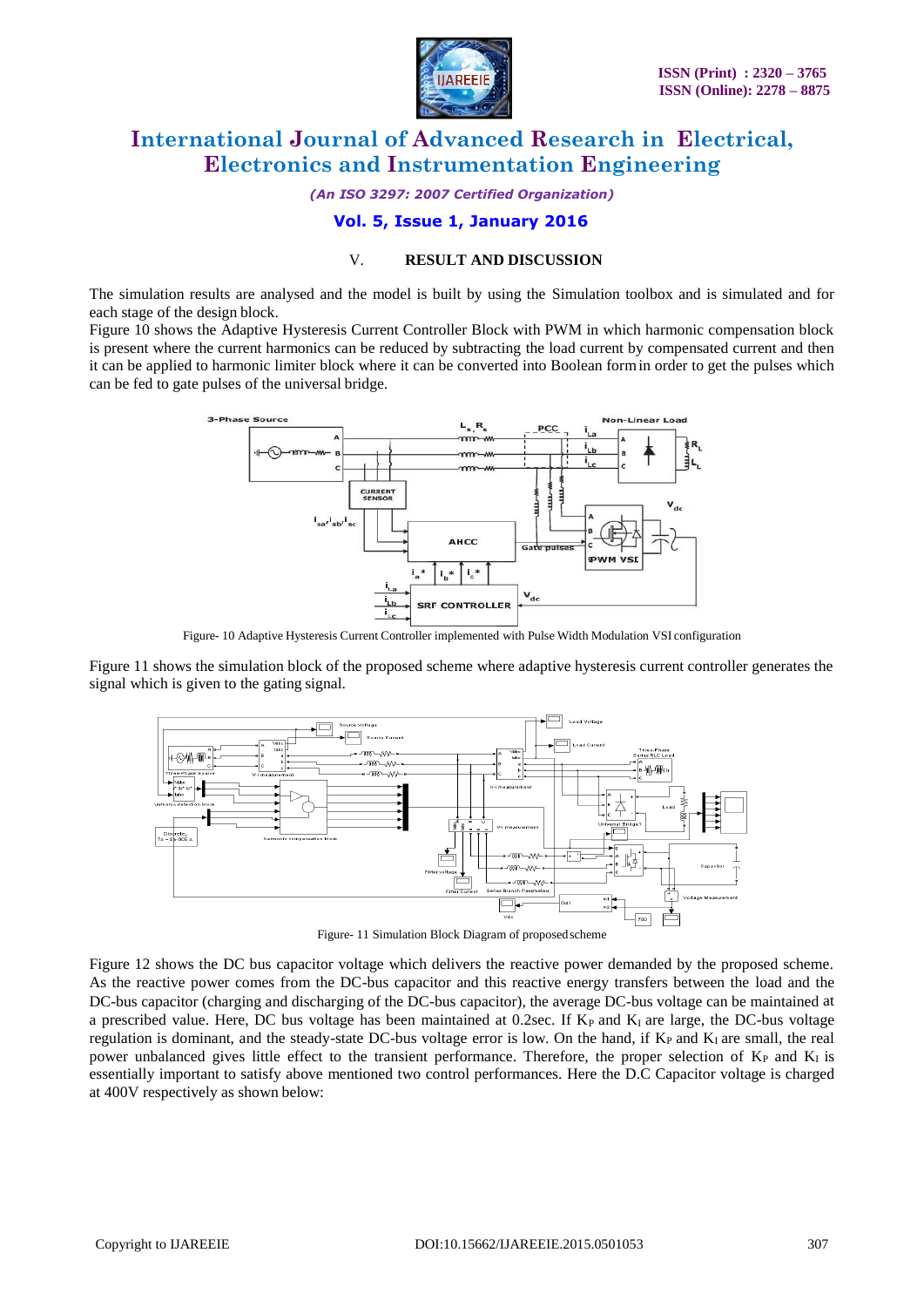

*(An ISO 3297: 2007 Certified Organization)*  **Vol. 5, Issue 1, January 2016**



Figure- 12 DC Voltage Scope

Figure 13-17 shows the Simulation result of PWM based AHCC with and without Fuzzy Logic Controller. The proposed scheme without fuzzy logic controller shows distortion in the three phases of the pulse width modulation which is based on the adaptive hysteresis current controller as shown below.



Figure-13 Simuation result of Three Phase PWM based AHCC without Fuzzy Logic Controller

The system reduces the current harmonics present in the system to 3.45% as shown with three phase source current without Fuzzy Logic Controller.



Figure- 14 Total Harmonic Distortion of three phase Source Current is 3.45% at t = 0.4s.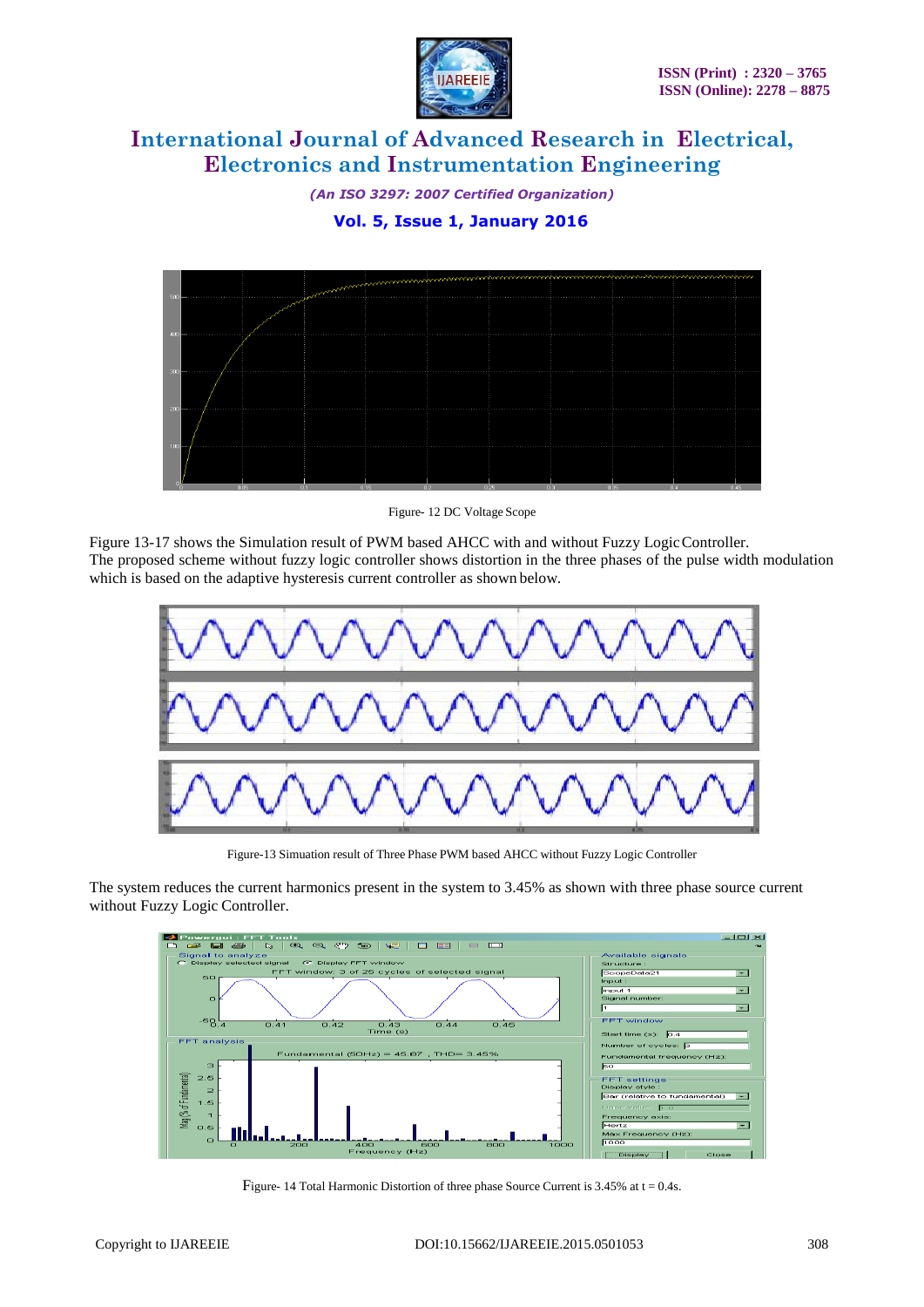

*(An ISO 3297: 2007 Certified Organization)*  **Vol. 5, Issue 1, January 2016**

Figure 15 shows the proposed methodology with fuzzy logic controller. In this, distortions present in all the three phases have been reduced with the FLC controller.



Figure- 15 Simuation result of Three Phase PWM based AHCC with Fuzzy Logic Controller

Figure 16 shows this methodology with non-linear load present in the system. Here the distortion has been reduced in the source side of current with the help of FLC controller.



Figure- 16 Non-Linear Load current and Sinusoidal Source current with Fuzzy Logic Controller

Figure 17 shows that the distortions have been reduced in the system with the total harmonic distortion of three phase source current at 0.4s upto 2.09% respectively as shown below:



Figure- 17 Total Harmonic Distortion of three phase Source Current is 2.09% at  $t = 0.4s$ .

The result of the proposed methodology with and without Fuzzy logic controller has been analysed and shown and the

 $\setminus$